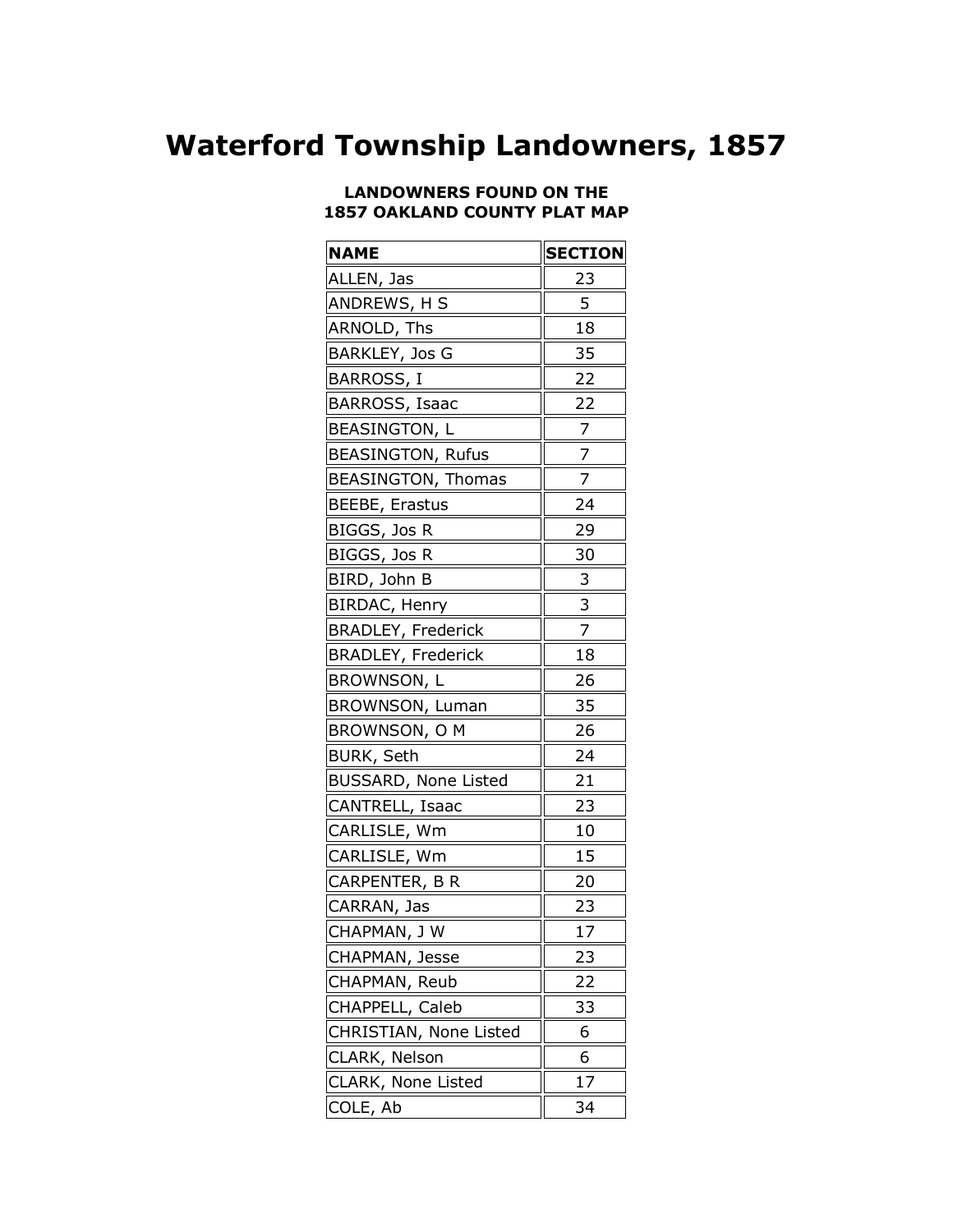| COLE, Ben               | 35             |
|-------------------------|----------------|
| COLE, G                 | 3              |
| COLE, Gilbert           | 35             |
| COLE, Lorin G           | 34             |
| COLE, None Listed       | 31             |
| COLVIN, L H             | 32             |
| COLVIN, N R             | 32             |
| COVERT, H P             | 14             |
| COVERT, H P             | 23             |
| COVERT, M               | 22             |
| CUNNING, Wm             | 6              |
| <b>CUTCHLER, Andrew</b> | 15             |
| DAVIS, Chas C           | 20             |
| DAVIS, Ths              | 26             |
| DAVIS, Ths              | 33             |
| DEVOR, John             | 34             |
| DEWEY, John K           | 32             |
| DEWEY, Levi             | 19             |
| DONALDSON, Ira          | 25             |
| DONALSON, A B           | 23             |
| DONALSON, A B           | 26             |
| DRUM, H                 | 5              |
| ENGLAND, Chas           | 33             |
| FAIR, John M            | 10             |
| FIFIELD, FW             | 19             |
| FIFIELD, J W            | 31             |
| FIFIELD, W              | 20             |
| FISHER, John            | 3              |
| FLEMMING, Ths           | 2              |
| FLEMMING, Ths R         | 2              |
| GARBETT, Rich           | 11             |
| GARBETT, Richd          | 15             |
| GAYLORD, G C            | 28             |
| GRANGER, Philo          | 19             |
| GREER, Wm J             | 12             |
| GREGORY, Almon          | 30             |
| GROW, Edwin             | $\overline{4}$ |
| GROW, Elijah            | 21             |
| GROW, Elijah            | 22             |
| GROW, Pet               | 22             |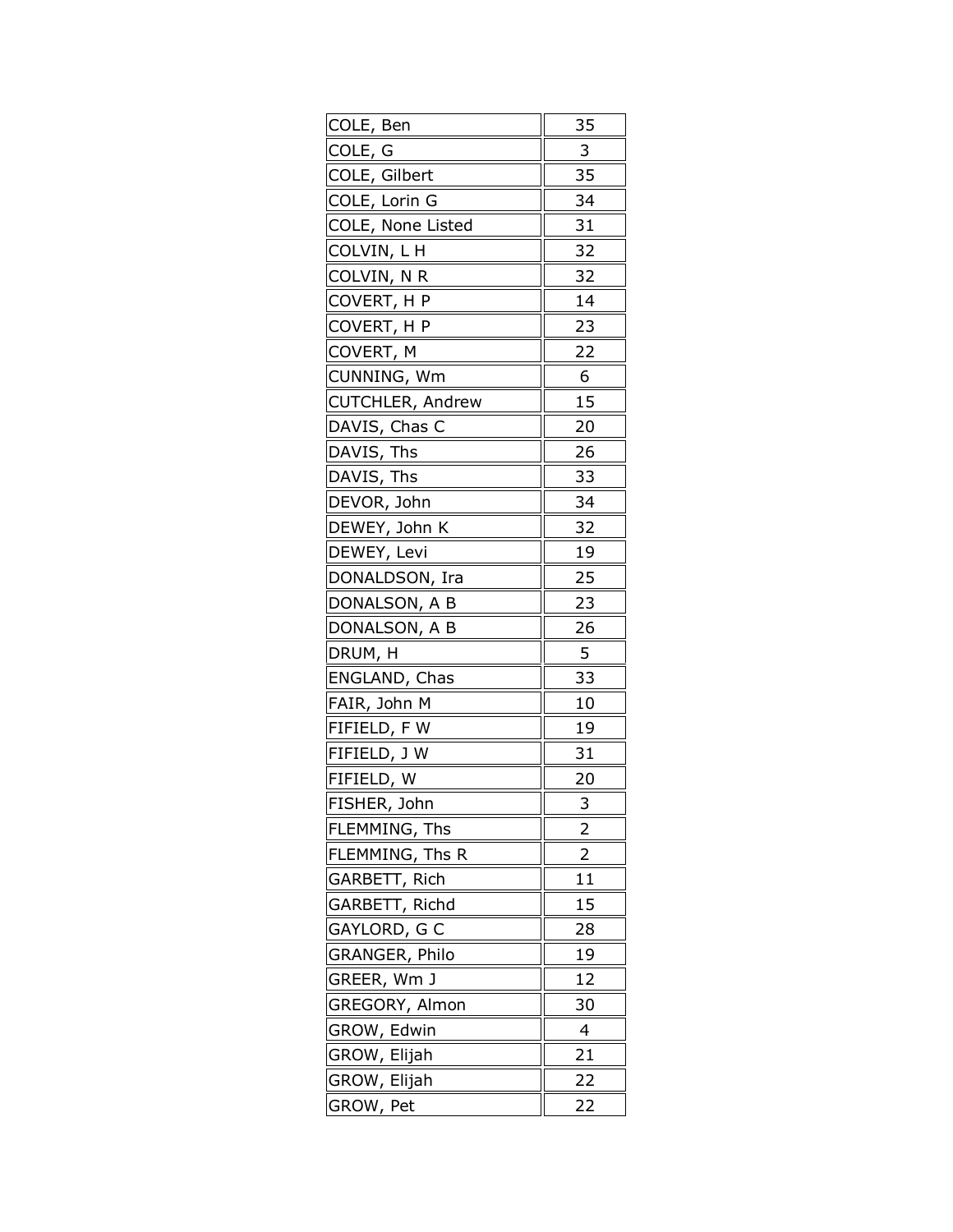| GROW, W P             | 8            |
|-----------------------|--------------|
| HERRINGTON, E C       | 29           |
| HERRINGTON, Erastus C | 32           |
| HILL, HN              | 19           |
| HILLER, Lyman C       | 32           |
| HILLER. L C           | 33           |
| HONTOON, Ph           | 8            |
| HONTOON, Philetas     | 5            |
| HOTHWAY, JO           | 36           |
| HOXIC, Ben            | 33           |
| HUNT, C               | 31           |
| HUNT, Jane            | 9            |
| HUNT, Jane Mrs        | 4            |
| HUNT, Jas M           | 31           |
| HUNT, Shuyler         | 31           |
| HUNT, Stephen         | 31           |
| <u>JONES, F O</u>     | 29           |
| JONES, FO             | 30           |
| JONES, Henry          | 23           |
| JONES, PW             | 28           |
| JONES, William        | 13           |
| JONES, William        | 24           |
| JONES, Wm R           | 24           |
| JUDD, D M             | 9            |
| JUDD, Danl M          | 10           |
| JUDD, Danl M          | 15           |
| JUDSON, Alfr          | 14           |
| JUDSON, Alfred        | 24           |
| KEELER, Lewis J       | 4            |
| KELLOGG, Chas P       | 13           |
| KELLOGG, D F          | 13           |
| LE ROY, L             | 13           |
| LE ROY, Levi          | 11           |
| LE ROY, Levi          | 12           |
| LE ROY, Levi          | 13           |
| LEGGAT, A W           | $\mathbf{1}$ |
| LEGGAT, A W           | 11           |
| LEGGAT, George F      | 2            |
| LEGGAT, George F      | 11           |
| LEGGETT, W            | 6            |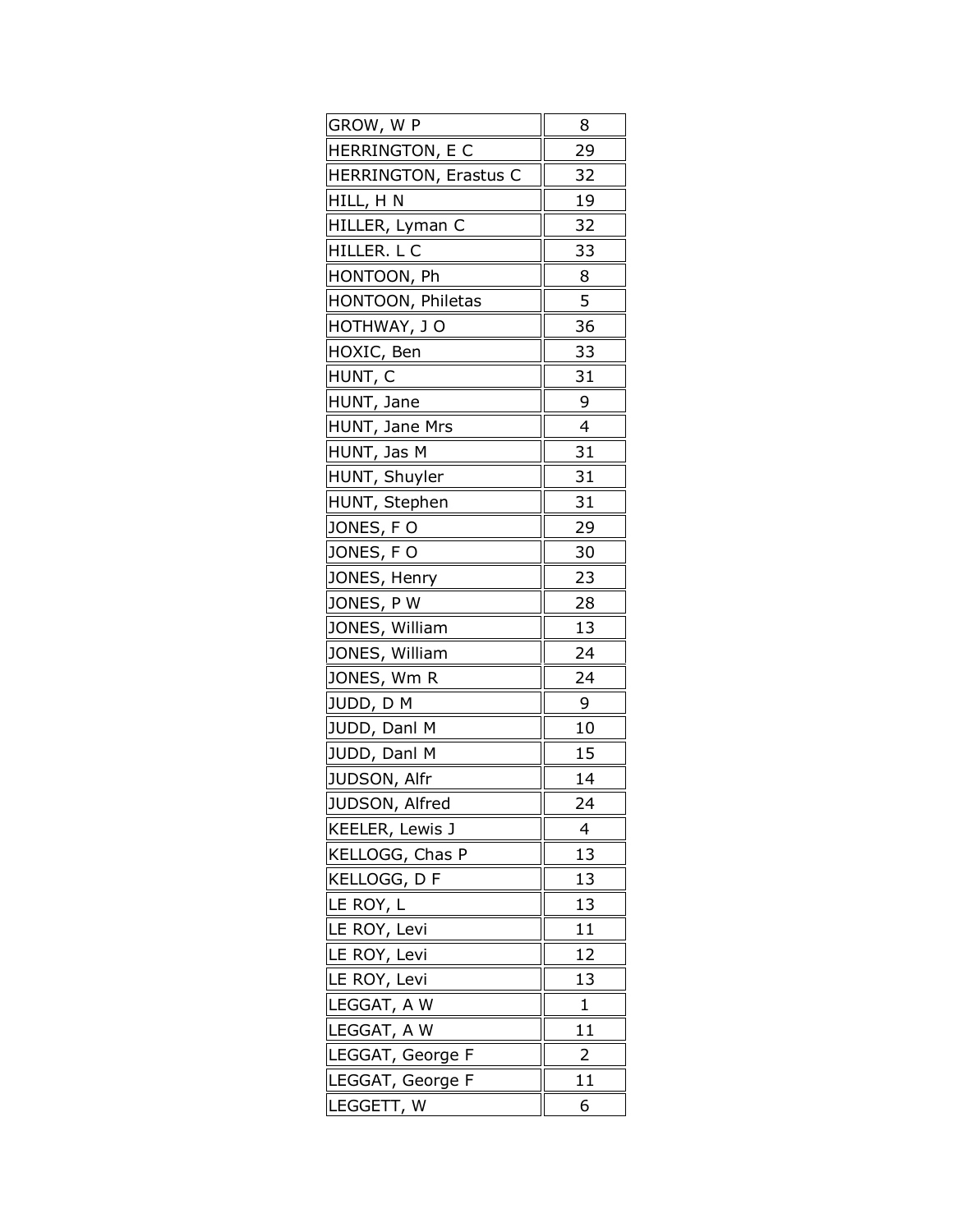| LELAND, Dav             | 28             |
|-------------------------|----------------|
| LEONARD, John H         | 24             |
| MARBLE, H               | 11             |
| MEAD, Henry             | 27             |
| MEAD, Henry             | 33             |
| MEATTERSON, None Listed | 11             |
| MEATTERSON, None Listed | 14             |
| MERKER, Ben             | 22             |
| MONDAY, Chas            | 9              |
| MORGAN, Chas            | 1              |
| MORRIS, Abr             | 17             |
| MORRIS, J H             | 18             |
| NORRIS, Abram           | 4              |
| OSMUN, Isaac            | $\overline{2}$ |
| OSMUN, Israel           | 16             |
| OSMUN, John             | 16             |
| <u>OSMUN, O H P</u>     | 9              |
| OSMUN, OHP              | 10             |
| OSMUN, Obijah           | 16             |
| OSMUN, W N              | 16             |
| OWEN, Dav               | 22             |
| OWEN, Genry I           | 31             |
| OWEN, Henry I           | 32             |
| OWEN, Wm H              | 31             |
| PARSHALL, Joseph        | 11             |
| PARSHALL, Joseph        | 14             |
| PECK, A H               | 26             |
| PECK, A H               | 35             |
| PECK, Moses             | 25             |
| POLLOCK, Jas            | 20             |
| POLLOCK, Jas            | 29             |
| RANSON, None Listed     | 28             |
| REED, Alex & Jas        | 30             |
| REGNER, Jb              | 21             |
| REGNERY, Jb             | 29             |
| RENAUD, Isaac           | 13             |
| RICHARDSON, Israel      | 32             |
| RICHMOND, C M           | 16             |
| ROBBINS, Danl           | 15             |
| ROBBINS, Moses          | 24             |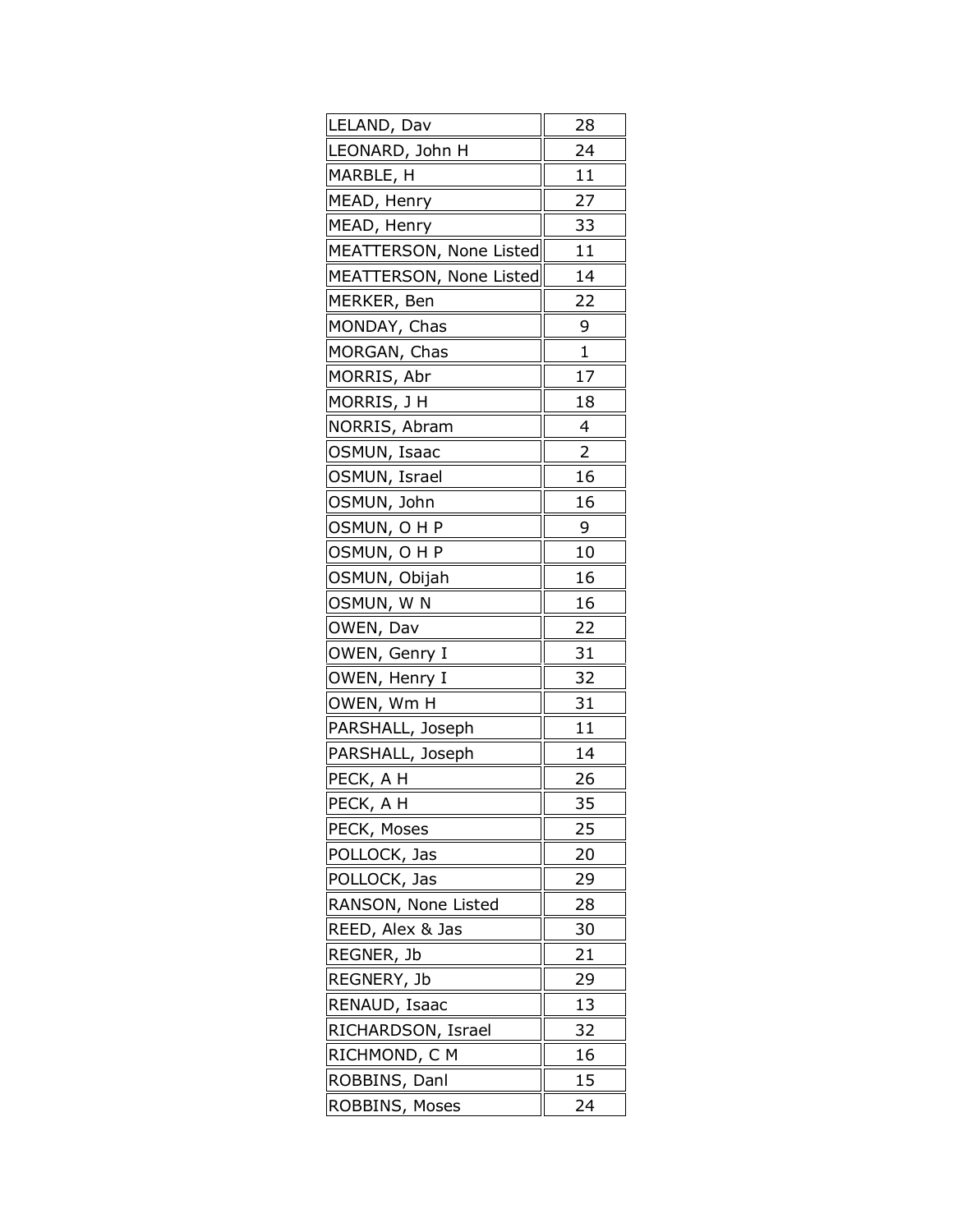| ROBINSON, J P       | 3              |
|---------------------|----------------|
| ROBINSON, J P       | 4              |
| ROSE, Calvin        | 21             |
| ROSE, Calvin        | 29             |
| SEELEY, Ira C       | 25             |
| SHELDON, M          | 20             |
| SHELDON, M Mrs      | 29             |
| SLY, Wm             | 12             |
| SMITH, D S          | 3              |
| SMITH, DS           | 4              |
| SMITH, Harry        | 30             |
| SMITH, Harvey       | 32             |
| SMITH, Israel       | 29             |
| SMITH, Jacb         | 16             |
| SMITH, Jacb         | 17             |
| SMITH, Jacb         | 20             |
| SOUTHARD, M         | 10             |
| SOUTHART, Alv       | 10             |
| STANLAKE, Charlotte | 27             |
| STEWART, Elishe     | $\mathbf{1}$   |
| STEWART, Elishe     | $\overline{2}$ |
| STIMSON, E E        | 7              |
| STIMSON, E E        | 8              |
| SWAYER, John        | $\overline{z}$ |
| TAFT, Emmous H      | 17             |
| TAFT, Emmous H      | 20             |
| TAYLOR, Ebert L     | 25             |
| TAYLOR, Ebert L     | 26             |
| TAYLOR, Joseph E    | 28             |
| TEN EYCK, Jas       | 1              |
| TERRY, Jb           | 19             |
| TERRY, Jb           | 29             |
| TILDEN, Wm          | 25             |
| TILDEN, Wm C        | 25             |
| TULLER, Jarvis P    | 4              |
| VAN CAMPEN, John    | 10             |
| VAN ZANT, Buckman   | 9              |
| VOORHEIS, Ab        | 23             |
| VOORHEIS, Ab        | 26             |
| VOORHEIS, Isaac     | 35             |